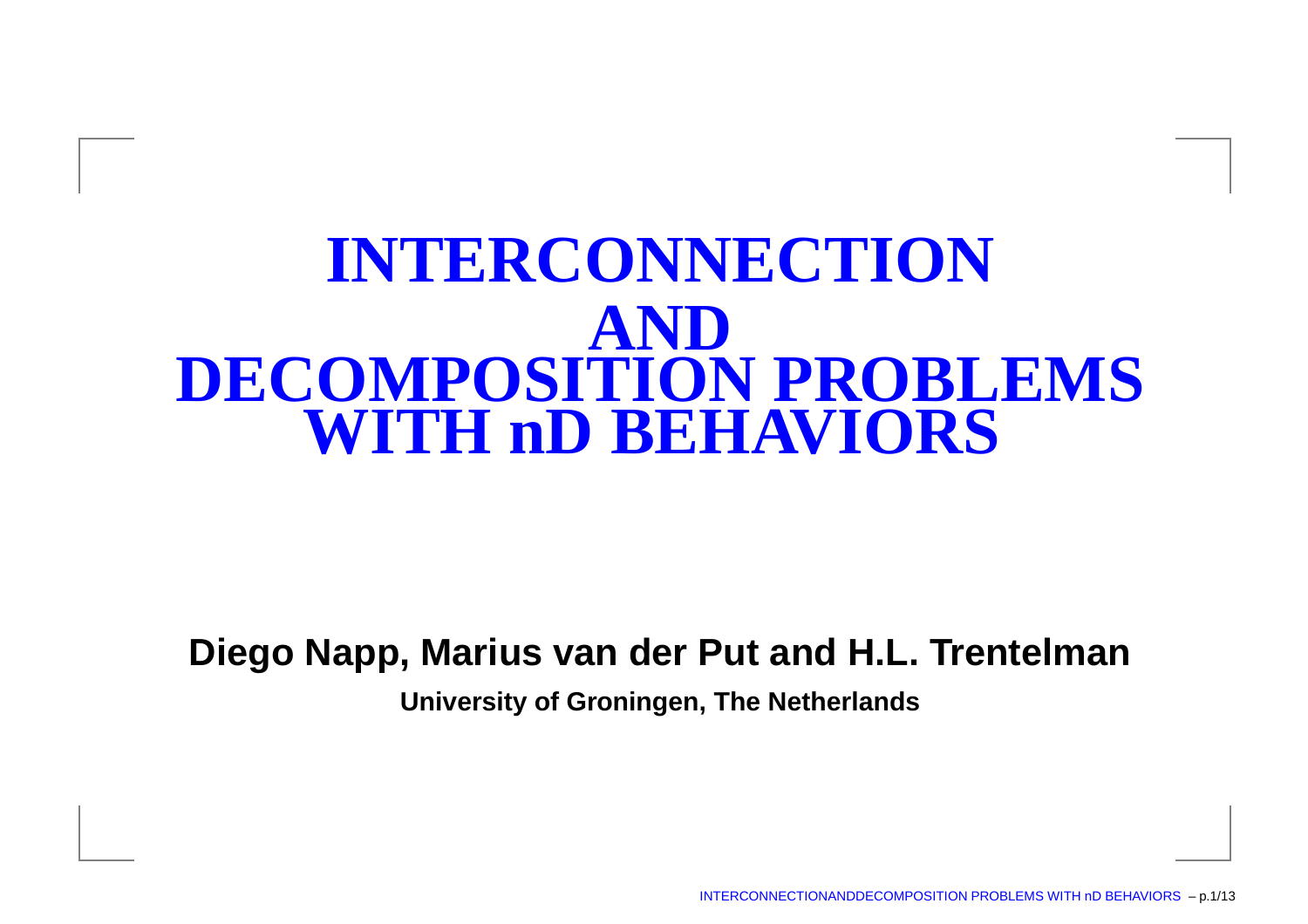#### **OUTLINE**

- **Introduction : Motivation and aim.**
- **Modules and behaviors.**
- **Regular interconnection, controllable and autonomous**
- **Translating system problems to algebraic problems.**
- **<sup>A</sup> useful theorem.**
- **Controllable-autonomous decomposition with finite dimensional intersection.**
- **Almost regular interconnection.**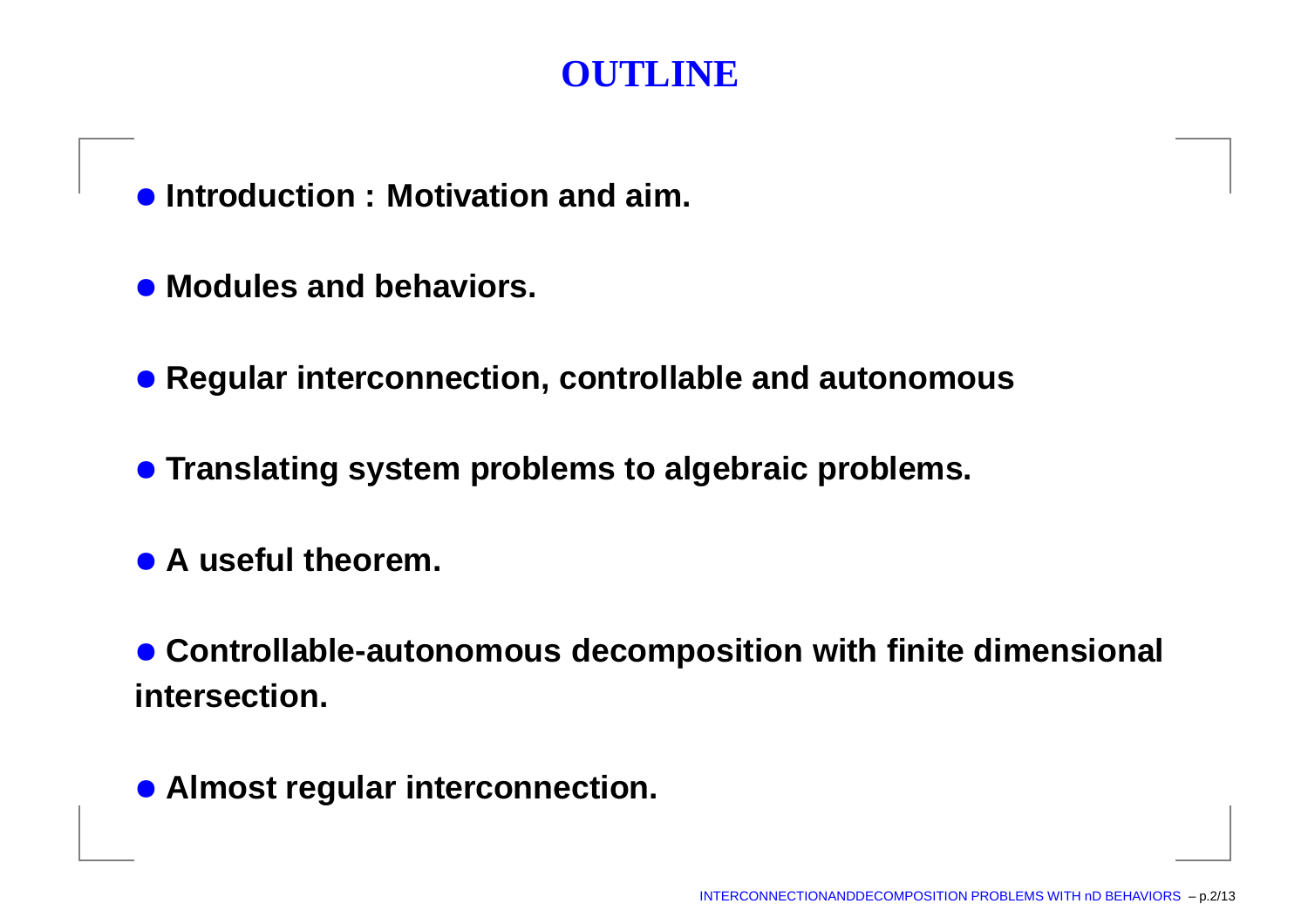**The behavioral approach is an elegant framework for the analysisand design of multidimensional systems.**

#### **Regular Interconnection problem:**

- $\bullet$  Given a plant behavior  $\mathfrak{B}$  and a control objective  $\mathfrak{B}_d$  <u>find</u> a<br>controller behavior  $\mathfrak{B}_s$  such that the interconnection of  $\mathfrak{B}$  an  $\bf{c}$  controller behavior  $\mathfrak{B}_c$  such that the interconnection of  $\bf{\mathfrak{B}}$  and  $\bf{\mathfrak{B}}_c$ gives  $\mathfrak{B}_d$ .
- $\bullet$  If the restrictions of  $\mathfrak{B}_c$  are independent of the restrictions of the **plant then the interconnection is regular (as in <sup>a</sup> feedback loop).**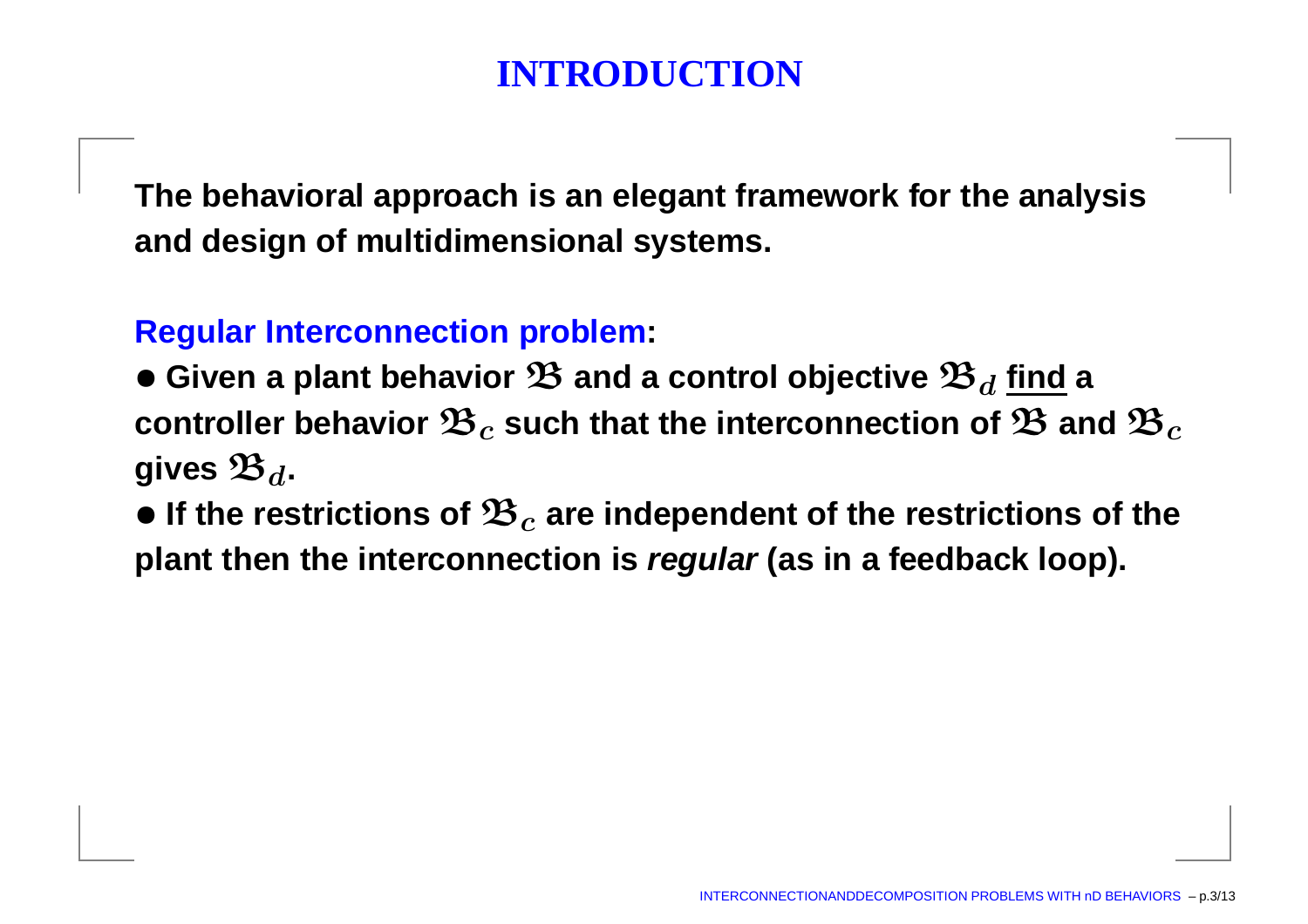**The behavioral approach is an elegant framework for the analysisand design of multidimensional systems.**

#### **Regular Interconnection problem:**

- $\bullet$  Given a plant behavior  $\mathfrak{B}$  and a control objective  $\mathfrak{B}_d$  <u>find</u> a<br>controller behavior  $\mathfrak{B}_s$  such that the interconnection of  $\mathfrak{B}$  an  $\bf{c}$  controller behavior  $\mathfrak{B}_c$  such that the interconnection of  $\bf{\mathfrak{B}}$  and  $\bf{\mathfrak{B}}_c$ gives  $\mathfrak{B}_d$ .
- $\bullet$  If the restrictions of  $\mathfrak{B}_c$  are independent of the restrictions of the **plant then the interconnection is regular (as in <sup>a</sup> feedback loop).**

#### **Autonomous-controllable Decomposition problem:**

 $\bullet$  When is it possible to write a system as the direct sum of its **controllable part and an autonomous part?**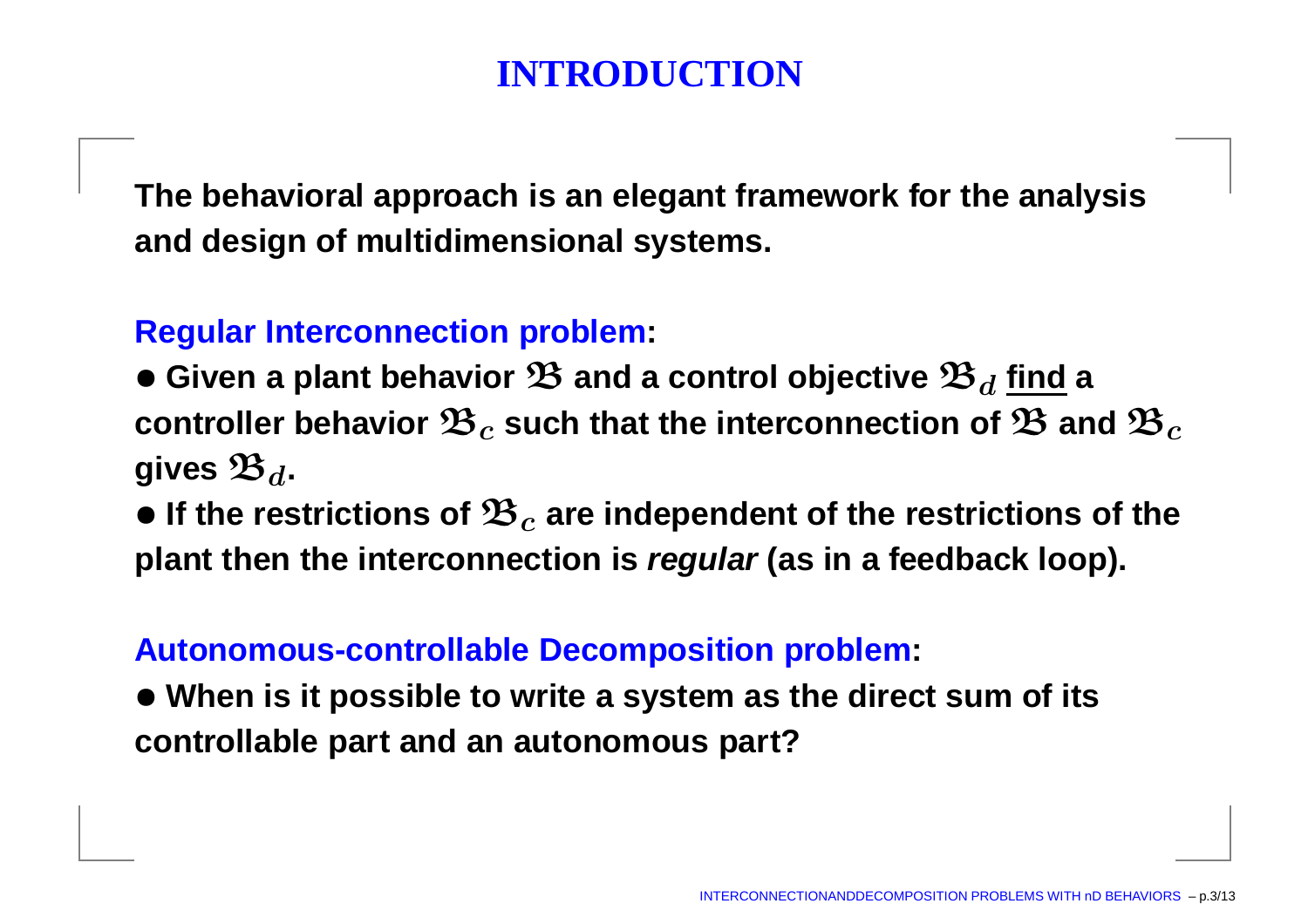#### **1D case:**

- **Regular Interconnection problem studied by J.C. Willems.**
- **Auton-control decomposition problem studied by Kalman. nD case:**
- **Regular Intercon. problem studied by P. Rocha, E.Zerz, J. Wood...**
- **Auton-control decomposition problem studied by E.Zerz, Valcher...**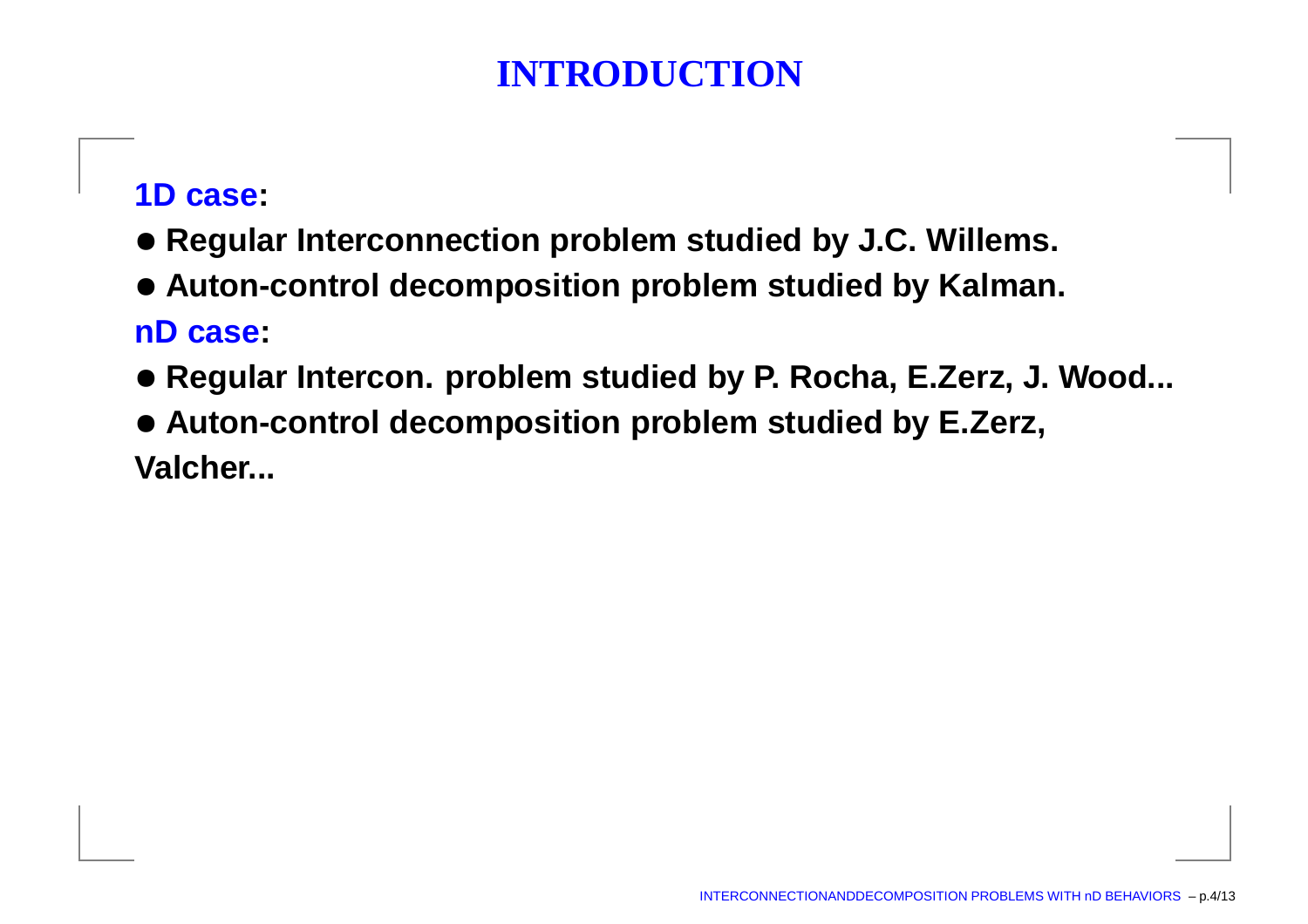#### **1D case:**

- **Regular Interconnection problem studied by J.C. Willems.**
- **Auton-control decomposition problem studied by Kalman. nD case:**
- **Regular Intercon. problem studied by P. Rocha, E.Zerz, J. Wood...**
- **Auton-control decomposition problem studied by E.Zerz, Valcher...**

**Very strong conditions needed for solving the problems in nD systems!** When does there exists  $\mathfrak{B}_{c}$  such that the regular interconnection of  $\mathfrak{B}% _{n}^{1}$  and  $\mathfrak{B}^{c}$  gives  $\mathsf{``almost''}$   $\mathfrak{B}^{d}$ ?

**When can we decompose the system into the "almost" direct sumof the controllable part and the autonomous part?**

```
What does "almost" mean?
```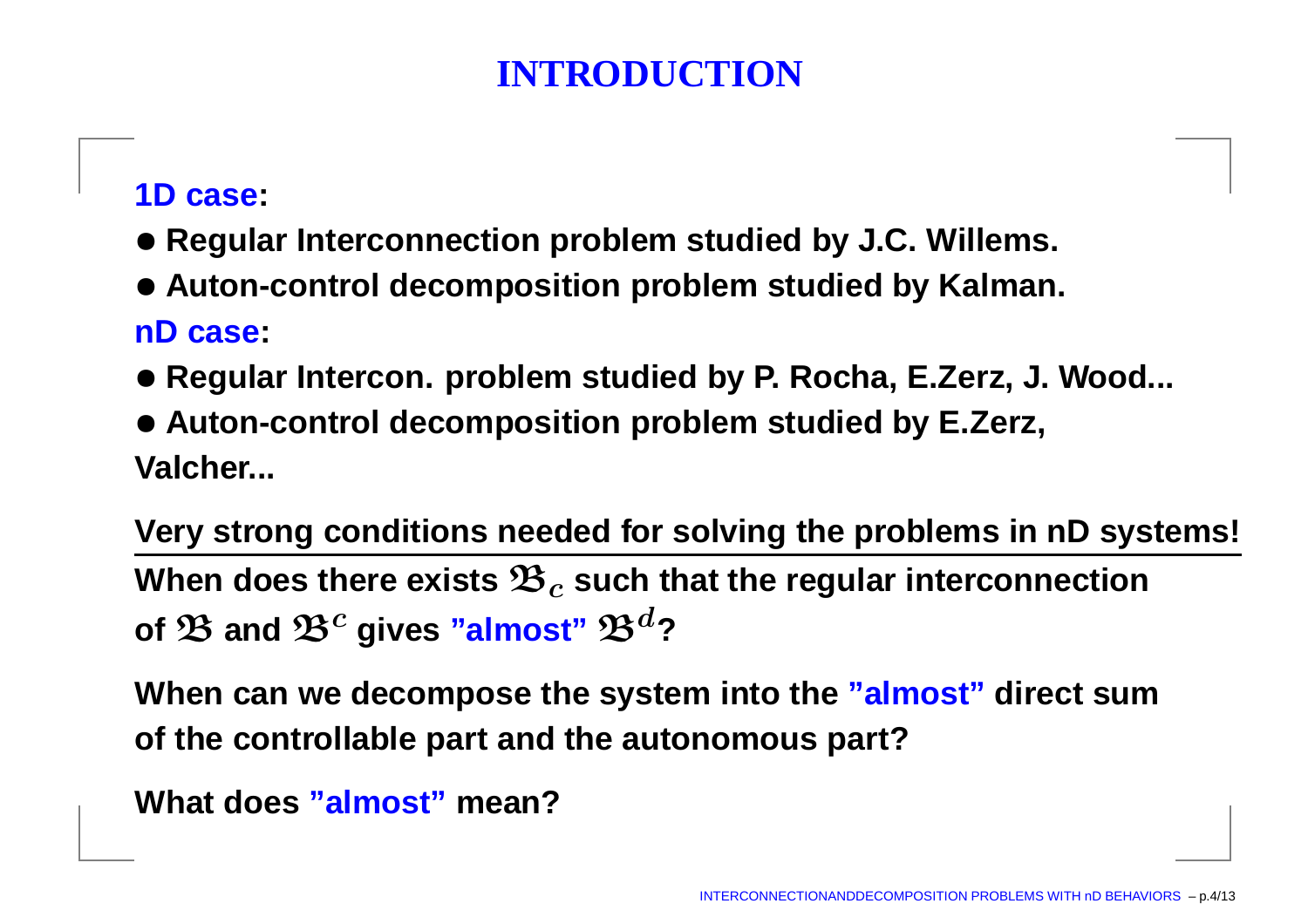## **MULTIDIMENSIONAL SYSTEMS**

**The system**

$$
\overline{\Sigma = (\mathcal{A}, q, \mathfrak{B})}
$$

B= **Solution set of <sup>a</sup> system of linear constant-coefficient PDE's.**

 $\mathcal{A}=\mathfrak{C}^\infty(\mathbb{R}^n$  $,\mathbb{R})$  or  $D'$  $^{\prime}(\mathbb{R}^{n}% )^{2d}\text{ \ (}\left\Vert \mathcal{H}(\mathcal{C})\right\Vert \otimes\mathcal{H}(\mathcal{C}))$  $(\mathbb{R}, \mathbb{R})$  (for discrete case  $\mathcal{A}=\mathbb{R}^{\mathbb{N}n}$  )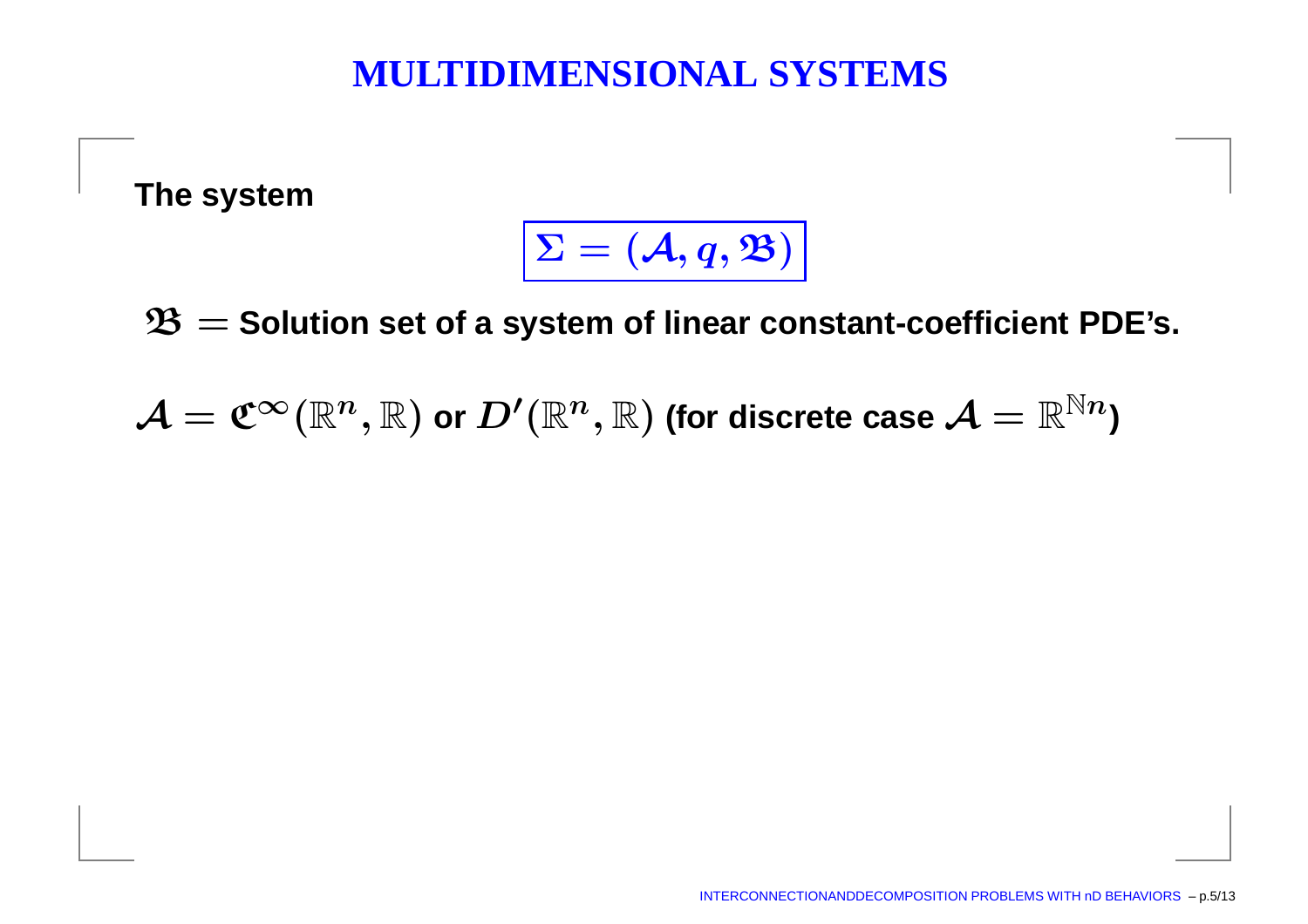#### **MULTIDIMENSIONAL SYSTEMS**

**The system**

$$
\Sigma = (\mathcal{A}, q, \mathfrak{B})
$$

B= **Solution set of <sup>a</sup> system of linear constant-coefficient PDE's.**

 $\mathcal{A}=\mathfrak{C}^\infty(\mathbb{R}^n$  $,\mathbb{R})$  or  $D'$  $^{\prime}(\mathbb{R}^{n}% )^{2d}\text{ \ (}\left\Vert \mathcal{H}(\mathcal{C})\right\Vert \otimes\mathcal{H}(\mathcal{C}))$  $(\mathbb{R}, \mathbb{R})$  (for discrete case  $\mathcal{A}=\mathbb{R}^{\mathbb{N}n}$  )

 $\mathfrak{D} := \mathbb{R}[\xi_1, ..., \xi_n]$  the polynomial ring.

 $\bm{\mathsf{W}}$ e can find  $R\in\mathfrak{D}^{\bullet\times}\times$  $^{q}$  such that  $\big|R(\frac{\partial}{\partial x})$  $\partial x_1$  '  $\cdots$  ' ∂ $\frac{\partial}{\partial x_n}$ ) $w = 0$ 

 $\mathfrak{B}=$  $\{w \in \mathcal{A}^q \mid \text{ the equation holds}\}$ |<br>|<br>|<br>|  $=$  **ker** $(R)$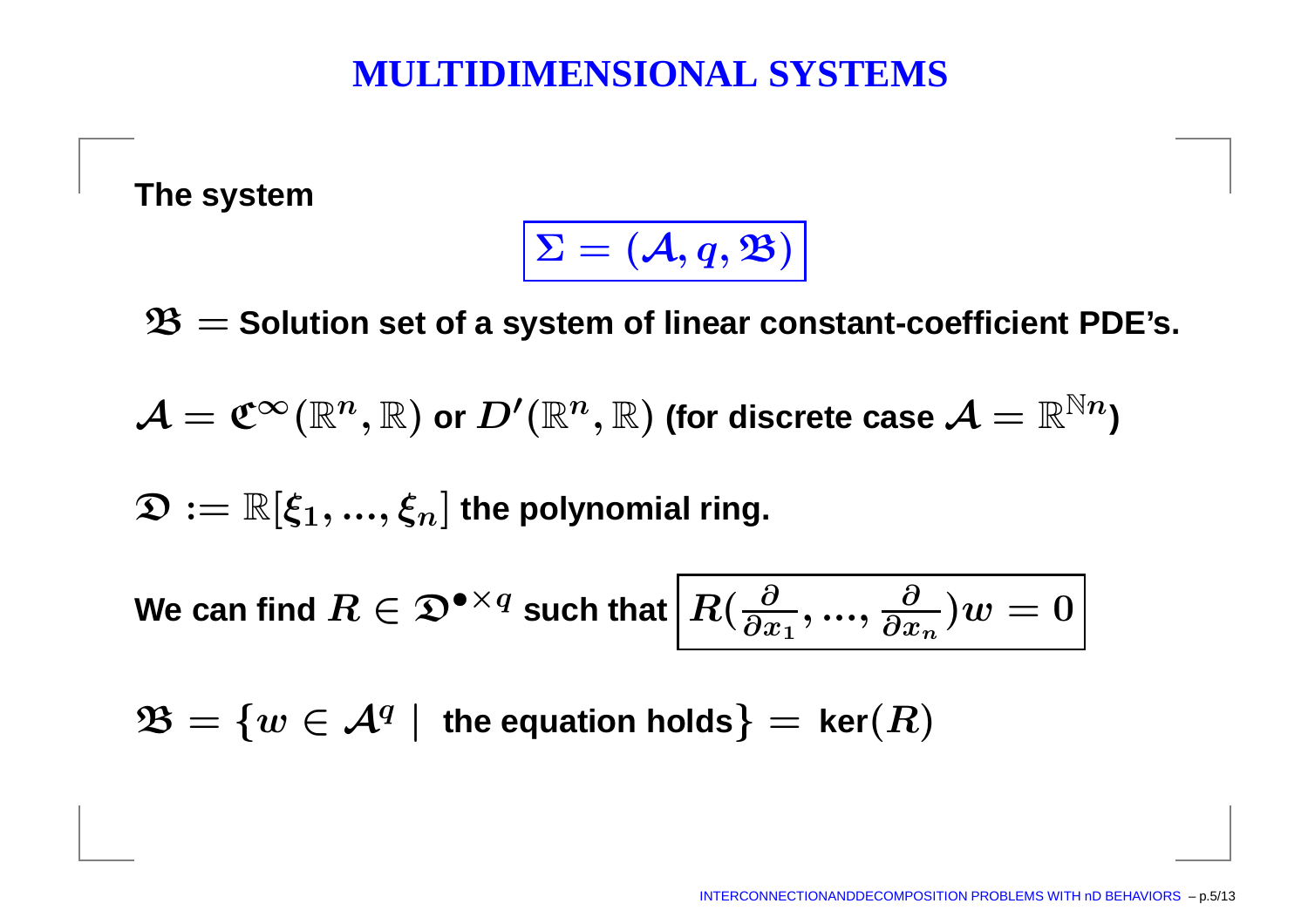#### **MULTIDIMENSIONAL SYSTEMS**

**The system**

$$
\Sigma = (\mathcal{A}, q, \mathfrak{B})
$$

B= **Solution set of <sup>a</sup> system of linear constant-coefficient PDE's.**

 $\mathcal{A}=\mathfrak{C}^\infty(\mathbb{R}^n$  $,\mathbb{R})$  or  $D'$  $^{\prime}(\mathbb{R}^{n}% )^{2d}\text{ \ (}\left\Vert \mathcal{H}(\mathcal{C})\right\Vert \otimes\mathcal{H}(\mathcal{C}))$  $(\mathbb{R}, \mathbb{R})$  (for discrete case  $\mathcal{A}=\mathbb{R}^{\mathbb{N}n}$  )

 $\mathfrak{D} := \mathbb{R}[\xi_1, ..., \xi_n]$  the polynomial ring.

 $\bm{\mathsf{W}}$ e can find  $R\in\mathfrak{D}^{\bullet\times}\times$  $^{q}$  such that  $\big|R(\frac{\partial}{\partial x})$  $\partial x_1$  '  $\cdots$  ' ∂ $\frac{\partial}{\partial x_n}$ ) $w = 0$ 

 $\mathfrak{B}=$  $\{w \in \mathcal{A}^q \mid \text{ the equation holds}\}$ |<br>|<br>|<br>|  $=$  **ker** $(R)$ 

**• For discrete case take the shift operator**  $\sigma_i$  **instead of** ∂ $\partial x_i$   $\overline{\phantom{a}}$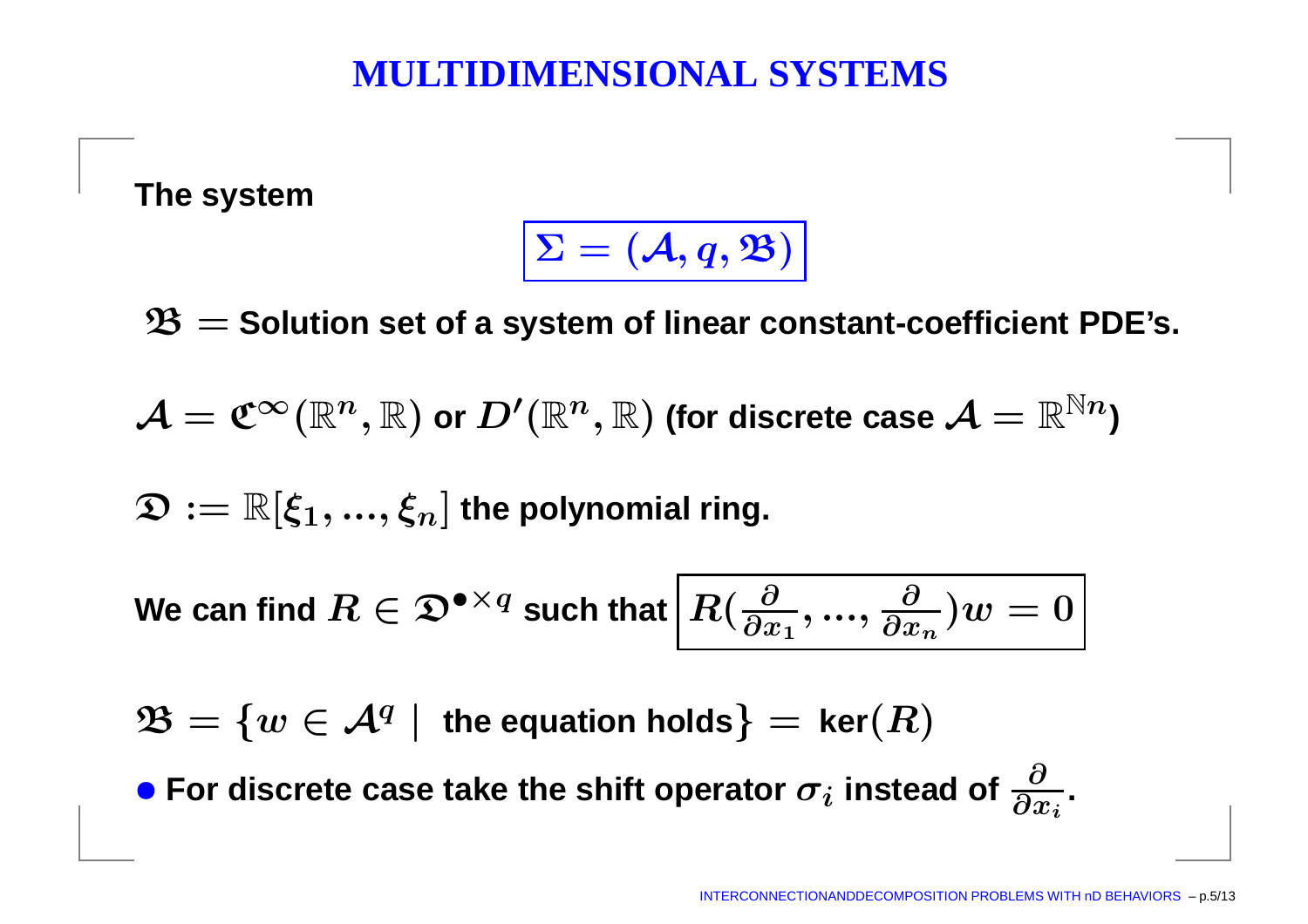#### **MODULES AND BEHAVIORS**

 $\mathfrak{B}^{\perp}$  $^{\perp}$  :=  $\ < R >$  = module of  $\mathfrak{D}^{q}$  generated by the rows of  $R$ 

**• Oberst showed that**  $\mathcal{B}$  $\mathfrak{B} \xrightarrow{1:1}$  **nD linear systems** ←→ **Modules over** D $\mathfrak{B}^{\perp}$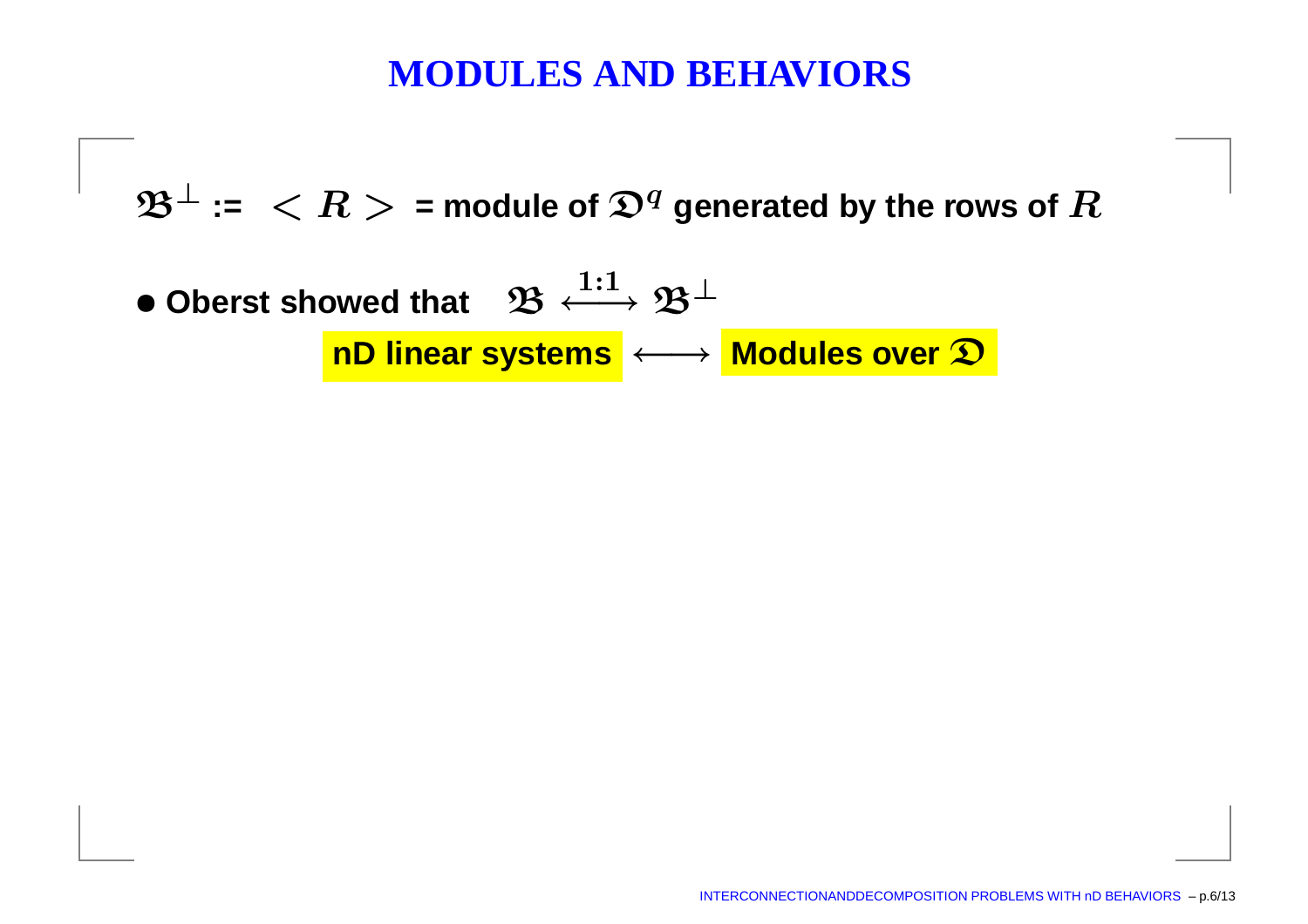#### **MODULES AND BEHAVIORS**

 $\mathfrak{B}^{\perp}$  $^{\perp}$  :=  $\ < R >$  = module of  $\mathfrak{D}^{q}$  generated by the rows of  $R$ 

**• Oberst showed that**  $\mathcal{B}$  $\mathfrak{B} \xrightarrow{1:1}$  **nD linear systems** ←→ **Modules over** D $\mathfrak{B}^{\perp}$ 

$$
\bullet\,\mathfrak{B}_1\subseteq\mathfrak{B}_2=\mathfrak{B}_1^\perp\supseteq\mathfrak{B}_2^\perp
$$

 $\bullet$   $(\mathfrak{B}_1+\mathfrak{B}_2)^\perp=\mathfrak{B}_1^\perp$  $_1^\perp\cap \mathfrak{B}_2^\perp$ 2

$$
\bullet\,({\mathfrak B}_1\cap{\mathfrak B}_2)^\perp={\mathfrak B}_1^\perp+{\mathfrak B}_2^\perp
$$

•B **has finite dimension over** R ⇐⇒B⊥⊆Dq **has finite** $\mathbf{codimension}$  ( i.e.  $\mathbf{\mathfrak{D}}^q/\mathfrak{B}^\perp$  has finite dimension ).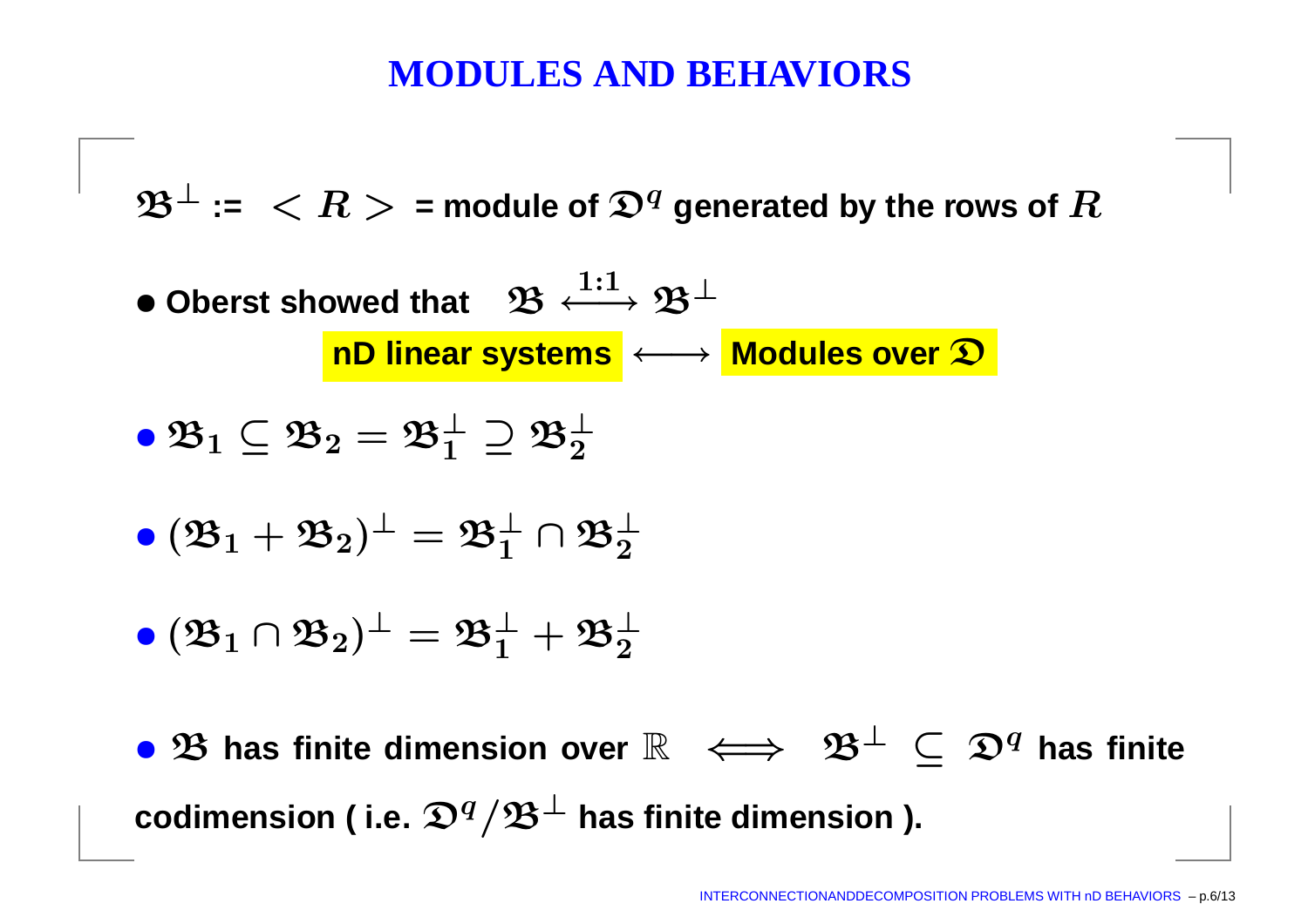## **INTERCONNECTION**

**Interconnection of systems is the basis for control in the behavioral framework and are descrived by interconnections of thecorresponding behaviors. Thus**

$$
\mathfrak{B}_1=\ker(R_1),\ \mathfrak{B}_2=\ker(R_2)\ \Rightarrow\mathfrak{B}_1\cap\mathfrak{B}_2=\ker\left(\begin{array}{c} R_1 \\ R_2 \end{array}\right)
$$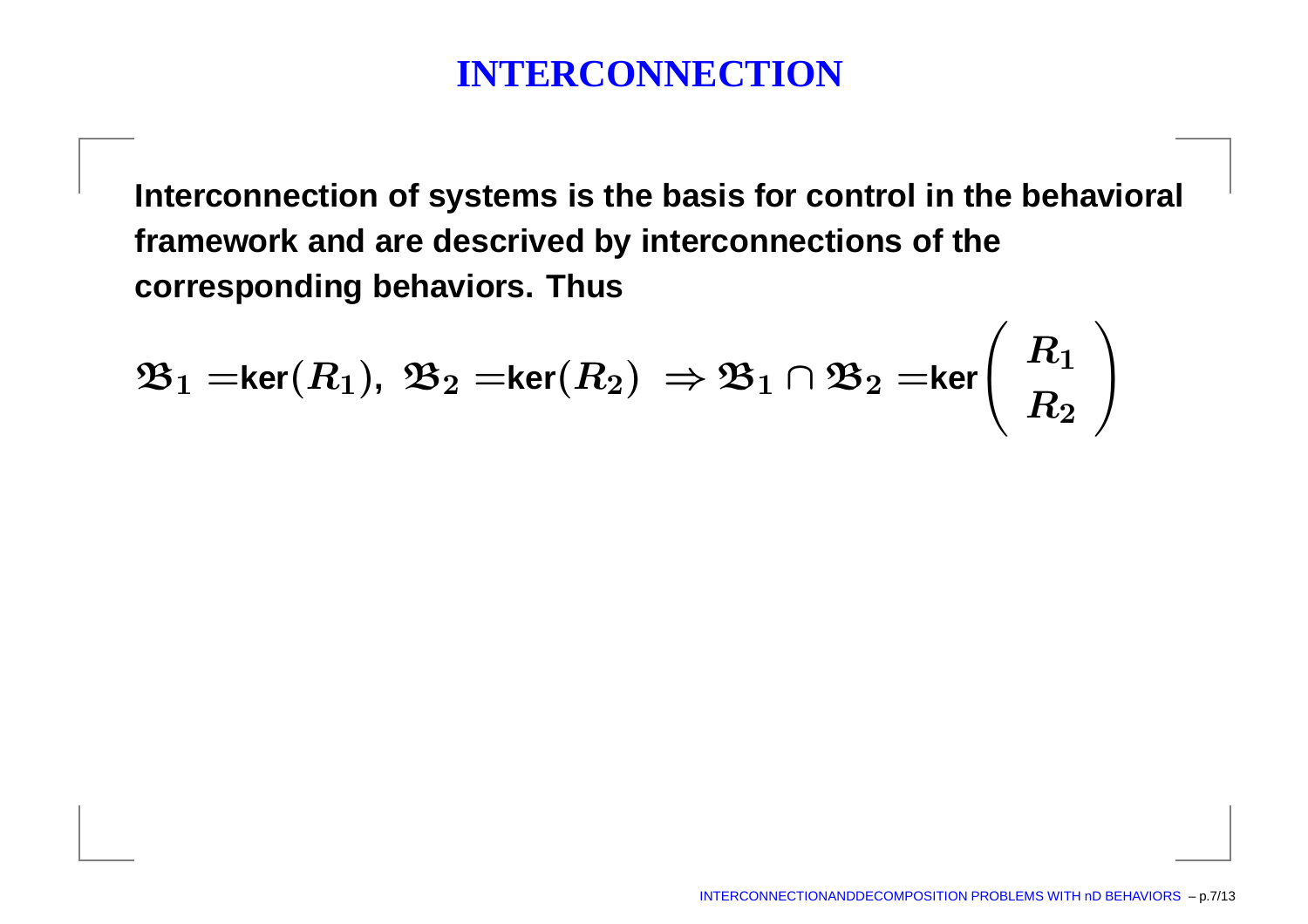# **INTERCONNECTION**

**Interconnection of systems is the basis for control in the behavioral framework and are descrived by interconnections of thecorresponding behaviors. Thus**

$$
\mathfrak{B}_1=\ker(R_1),\ \mathfrak{B}_2=\ker(R_2)\ \Rightarrow\mathfrak{B}_1\cap\mathfrak{B}_2=\ker\left(\begin{array}{c} R_1 \\ R_2 \end{array}\right)
$$

• **The interconnection is called regular if**

$$
\text{rank}(R_1)+\text{rank}(R_2)=\text{rank}\Bigg(\begin{array}{c} R_1 \\ R_2 \end{array}\Bigg) \text{ or if } \boxed{\mathfrak{B}^\perp_1\cap \mathfrak{B}^\perp_2=0}
$$

**Expresses the idea of "restricting what is not yet restricted".**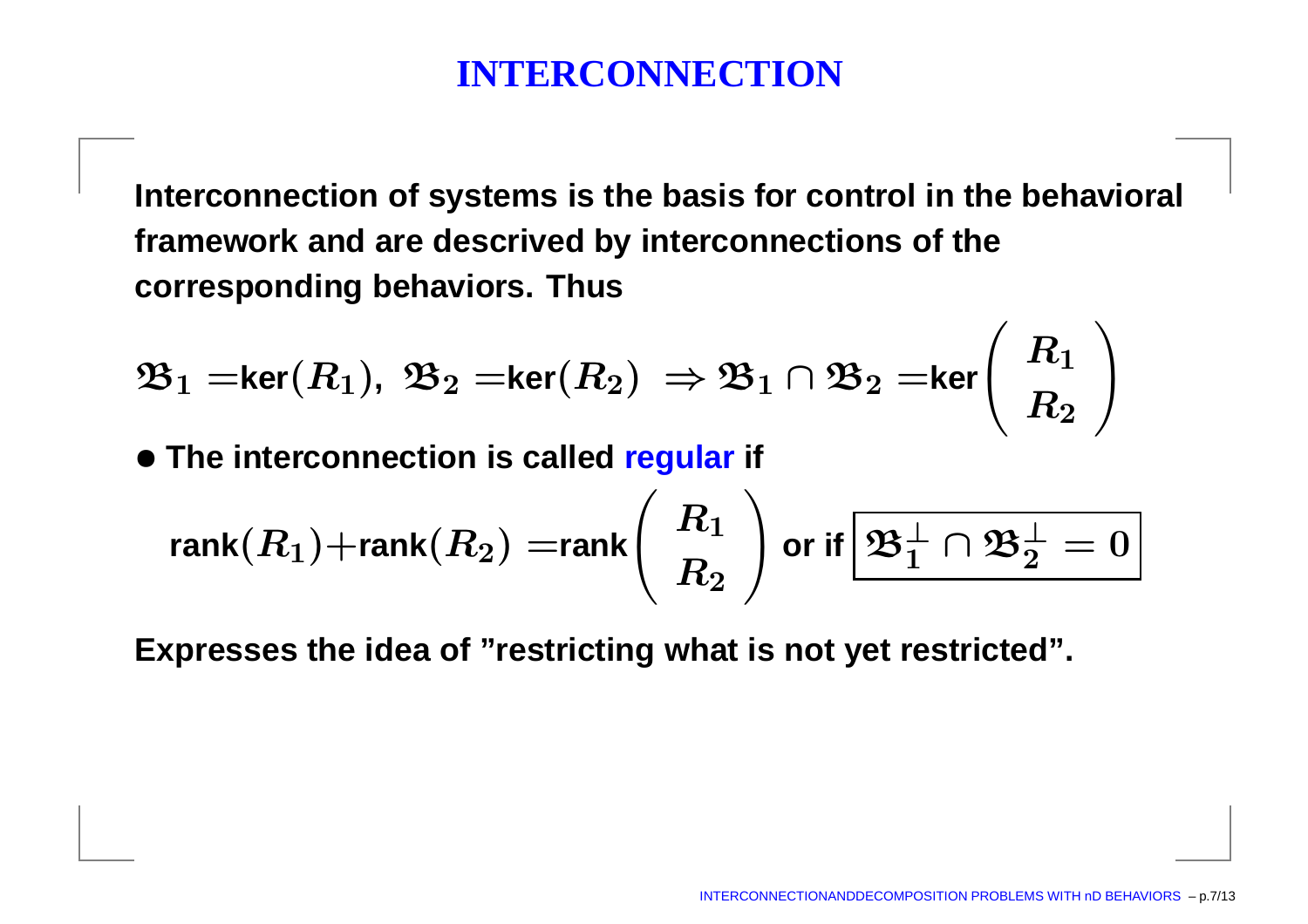# **INTERCONNECTION**

**Interconnection of systems is the basis for control in the behavioral framework and are descrived by interconnections of thecorresponding behaviors. Thus**

$$
\mathfrak{B}_1=\ker(R_1),\ \mathfrak{B}_2=\ker(R_2)\ \Rightarrow\mathfrak{B}_1\cap\mathfrak{B}_2=\ker\left(\begin{array}{c} R_1 \\ R_2 \end{array}\right)
$$

• **The interconnection is called regular if**

$$
\text{rank}(R_1)+\text{rank}(R_2)=\text{rank}\Bigg(\begin{array}{c} R_1 \\ R_2 \end{array}\Bigg) \text{ or if } \boxed{\mathfrak{B}^\perp_1\cap \mathfrak{B}^\perp_2=0}
$$

**Expresses the idea of "restricting what is not yet restricted".**

 $\bullet$  Given  $\mathfrak{B},$  if there exists  $\mathfrak{B}_c$  s.t.  $\mathfrak{B}_d = \mathfrak{B} \cap \mathfrak{B}_c,$  then  $\mathfrak{B}_d$  is said

**to be implementable from** <sup>B</sup>**. And it is called regular implementable**

**if the interconnection is regular.**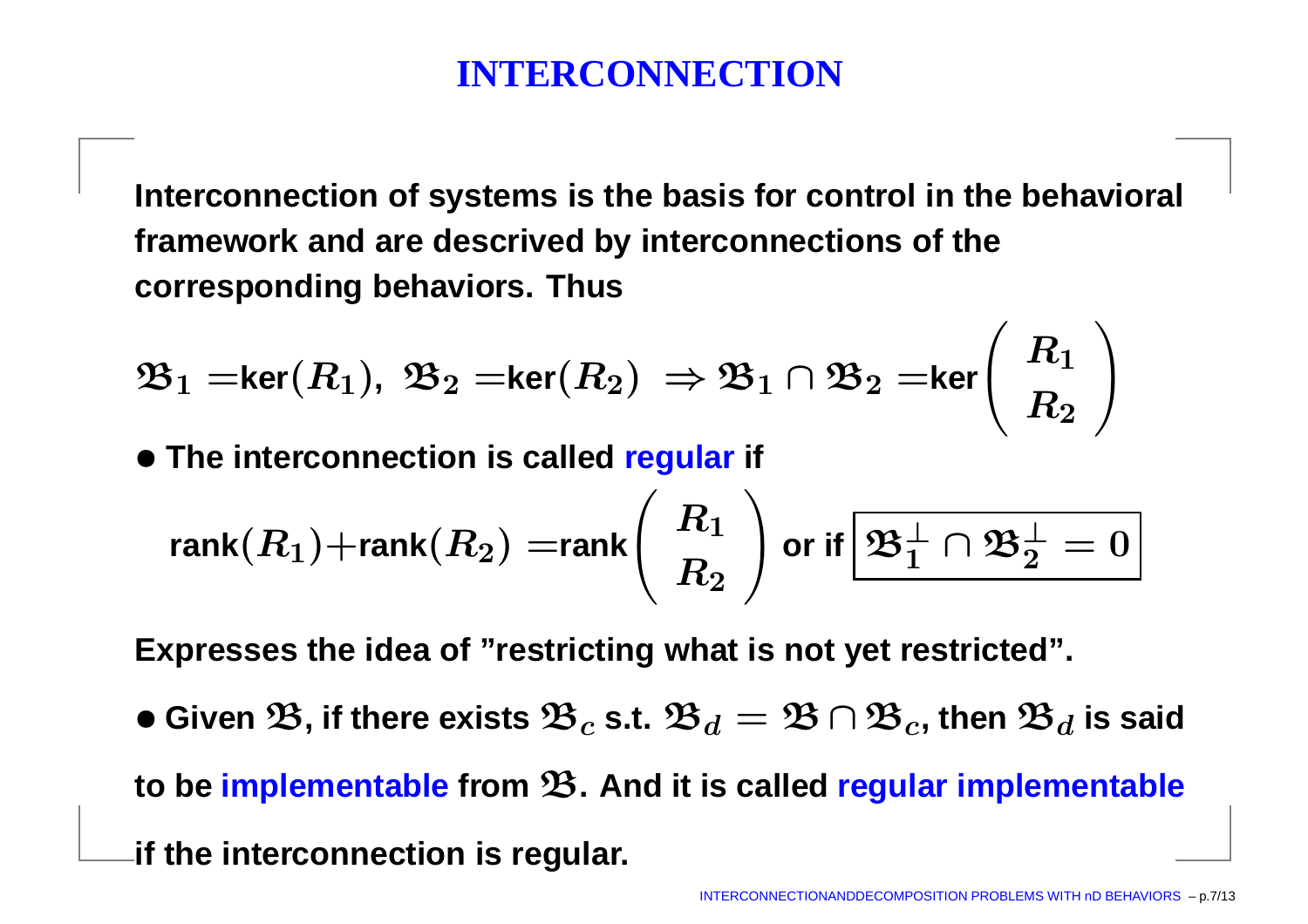## **CONTROLLABILITY**

 $\bullet$  A  $\mathfrak{B}$  is said to be controllable if for all  $w_1,w_2\in \mathfrak{B}$  and all sets<br> $H_1,H_2\subset \mathbb{R}^n$  with disjoint closure, there exist a  $w\in \mathfrak{B}$  such th  $U_1$  , $U_2 \subset \mathbb{R}^n$  with disjoint closure, there exist a  $w \in \mathfrak{B}$  such that<br> $w \mid_{U} = w_1 \mid_{U}$  and  $w \mid_{U} = w_2 \mid_{U}$  $w\mid_{U_{1}}=w_{1}\mid_{U_{1}}$  and  $w\mid_{U_{2}}=w_{2}\mid_{U_{2}}$ .<br>• Let  $N$  be a  $\Omega$  module. Then  $x\in N$ ● Let  $N$  be a  $\mathfrak{D}$ -module. Then  $n \in N$  is called a torsion element if<br>there exists a ponzero  $d \in \mathfrak{D}$  such that  $dn = 0$  $\begin{array}{r} \text{there exists a nonzero } d \in \mathfrak{D} \text{ such that } dn = 0. \end{array}$ 

 $\mathbf{\mathfrak{B}}$  is controllable iff  $\mathbf{\mathfrak{D}}^q/\mathbf{\mathfrak{B}}^\perp$  is torsion free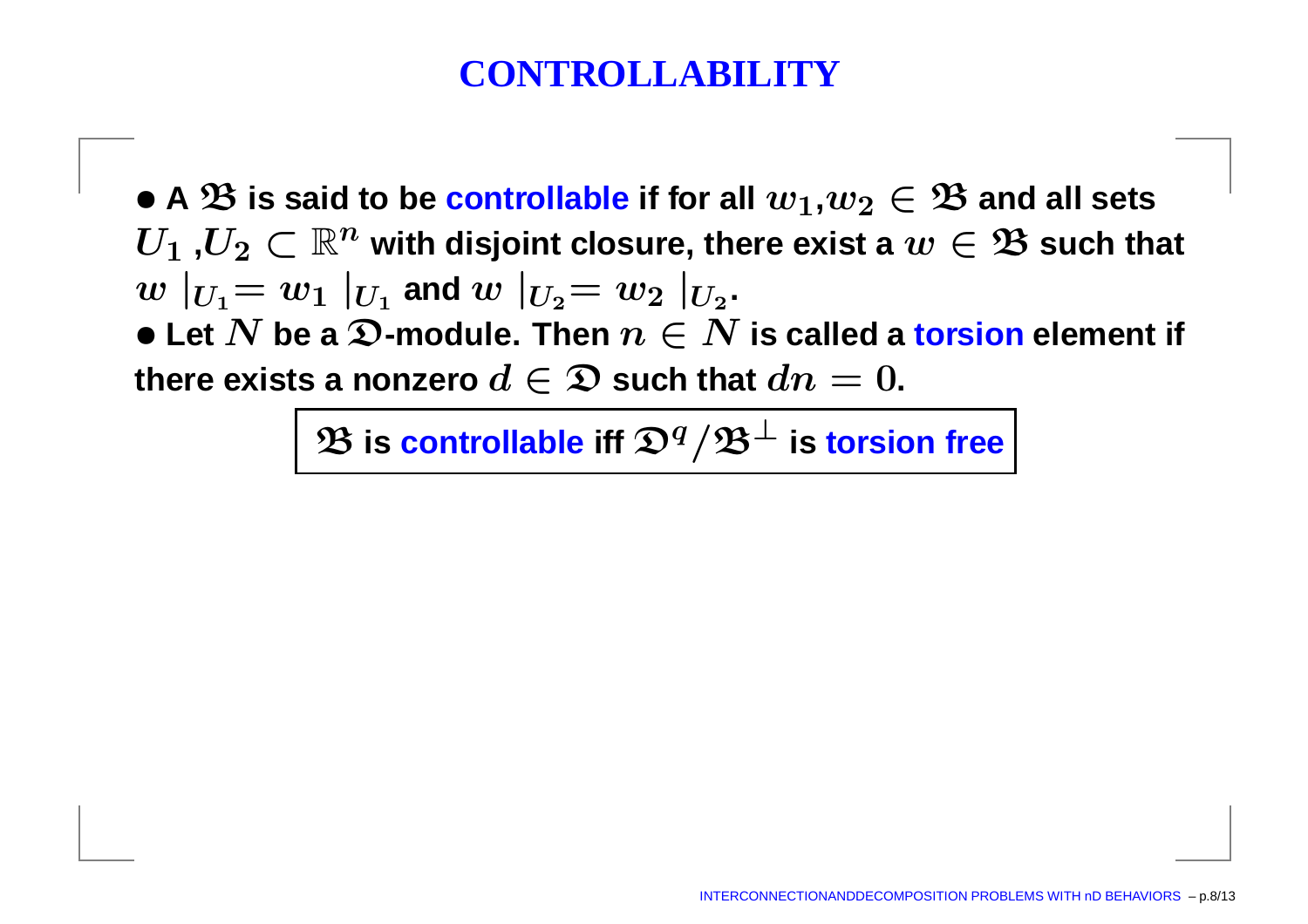## **CONTROLLABILI**

 $\bullet$  A  $\mathfrak{B}$  is said to be controllable if for all  $w_1,w_2\in \mathfrak{B}$  and all sets<br> $H_1,H_2\subset \mathbb{R}^n$  with disjoint closure, there exist a  $w\in \mathfrak{B}$  such th  $U_1$  , $U_2 \subset \mathbb{R}^n$  with disjoint closure, there exist a  $w \in \mathfrak{B}$  such that<br> $w \mid_{U} = w_1 \mid_{U}$  and  $w \mid_{U} = w_2 \mid_{U}$  $w\mid_{U_{1}}=w_{1}\mid_{U_{1}}$  and  $w\mid_{U_{2}}=w_{2}\mid_{U_{2}}$ .<br>• Let  $N$  be a  $\Omega$  module. Then  $x\in N$ ● Let  $N$  be a  $\mathfrak{D}$ -module. Then  $n \in N$  is called a torsion element if<br>there exists a ponzero  $d \in \mathfrak{D}$  such that  $dn = 0$  $\begin{array}{r} \text{there exists a nonzero } d \in \mathfrak{D} \text{ such that } dn = 0. \end{array}$ 

 $\mathbf{\mathfrak{B}}$  is controllable iff  $\mathbf{\mathfrak{D}}^q/\mathbf{\mathfrak{B}}^\perp$  is torsion free

• **<sup>A</sup>** <sup>B</sup> <sup>⊆</sup> <sup>A</sup> **is said to be strongly controllable if it is <sup>a</sup> direct** summand of  $\boldsymbol{\mathcal{A}}$ .

• **<sup>A</sup> free module is <sup>a</sup> module having <sup>a</sup> free basis**

**A**  $\mathfrak{B} \subseteq \mathcal{A}$  is said to be strongly controllable iff  $\mathfrak{D}^q/\mathfrak{B}^\perp$  is free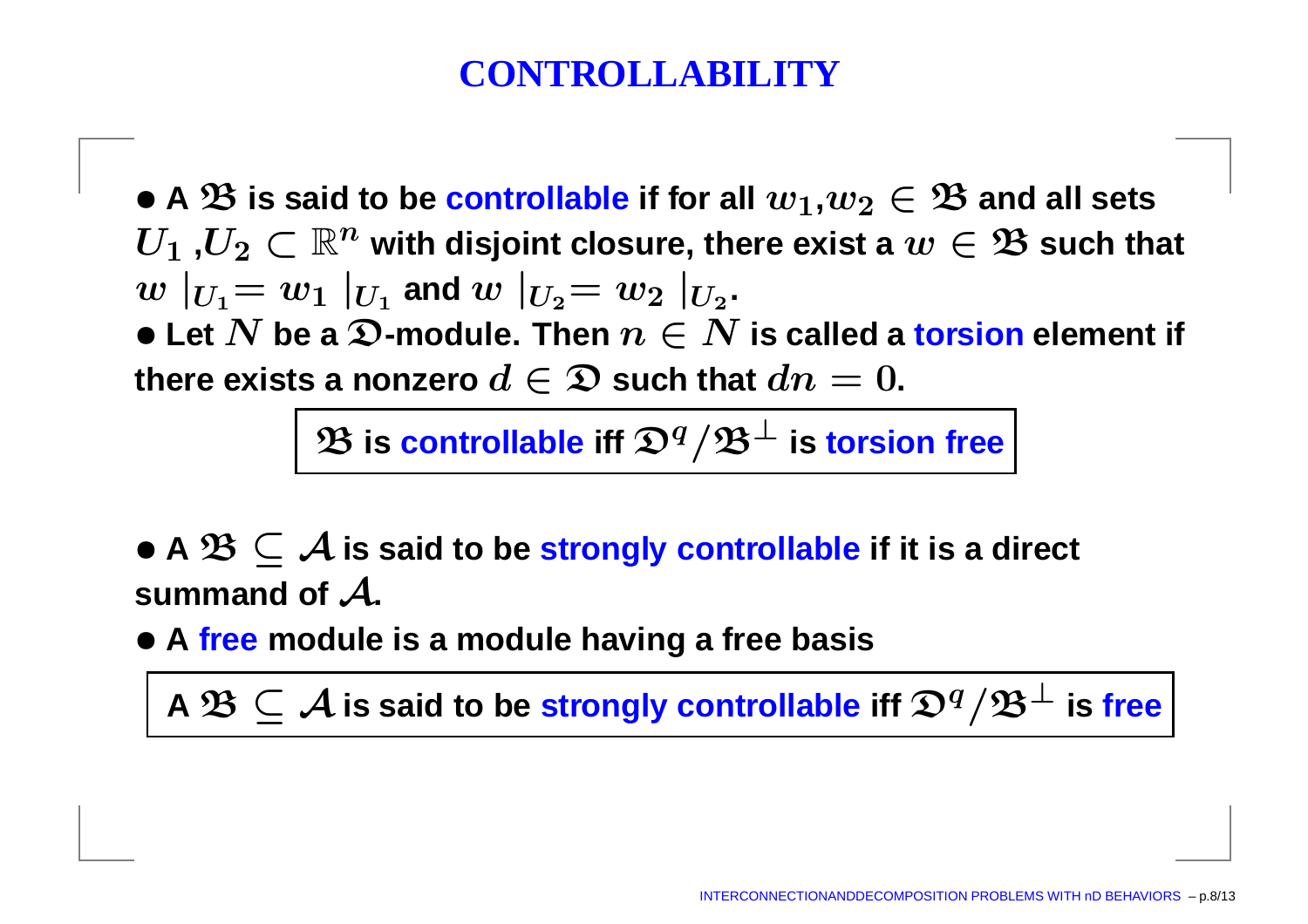## **CONTROLLABILI**

 $\bullet$  A  $\mathfrak{B}$  is said to be controllable if for all  $w_1,w_2\in \mathfrak{B}$  and all sets<br> $H_1,H_2\subset \mathbb{R}^n$  with disjoint closure, there exist a  $w\in \mathfrak{B}$  such th  $U_1$  , $U_2 \subset \mathbb{R}^n$  with disjoint closure, there exist a  $w \in \mathfrak{B}$  such that<br> $w \mid_{U} = w_1 \mid_{U}$  and  $w \mid_{U} = w_2 \mid_{U}$  $w\mid_{U_{1}}=w_{1}\mid_{U_{1}}$  and  $w\mid_{U_{2}}=w_{2}\mid_{U_{2}}$ .<br>• Let  $N$  be a  $\Omega$  module. Then  $x\in N$ ● Let  $N$  be a  $\mathfrak{D}$ -module. Then  $n \in N$  is called a torsion element if<br>there exists a ponzero  $d \in \mathfrak{D}$  such that  $dn = 0$  $\begin{array}{r} \text{there exists a nonzero } d \in \mathfrak{D} \text{ such that } dn = 0. \end{array}$ 

 $\mathbf{\mathfrak{B}}$  is controllable iff  $\mathbf{\mathfrak{D}}^q/\mathbf{\mathfrak{B}}^\perp$  is torsion free

• **<sup>A</sup>** <sup>B</sup> <sup>⊆</sup> <sup>A</sup> **is said to be strongly controllable if it is <sup>a</sup> direct** summand of  $\boldsymbol{\mathcal{A}}$ .

• **<sup>A</sup> free module is <sup>a</sup> module having <sup>a</sup> free basis**

**A**  $\mathfrak{B} \subseteq \mathcal{A}$  is said to be strongly controllable iff  $\mathfrak{D}^q/\mathfrak{B}^\perp$  is free

• <sup>B</sup> **is autonomous if** <sup>D</sup><sup>q</sup>/B<sup>⊥</sup> **is <sup>a</sup> torsion module**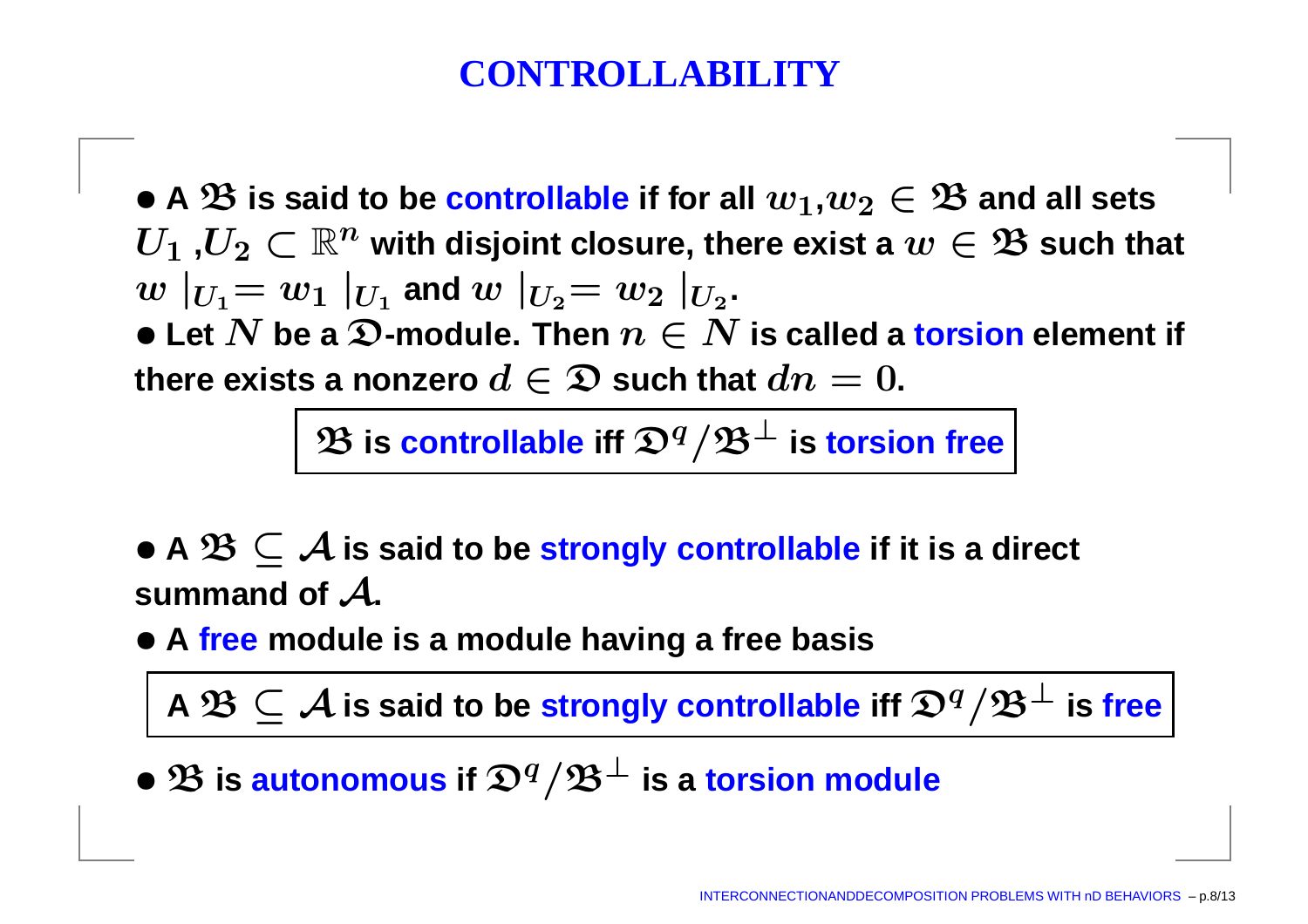#### **"Almost" regular implementability problem**

**"Almost" regular implementability problem:**

 $\mathbf{G}$ iven  $\mathbf{\mathfrak{B}}$  and a desired  $\mathbf{\mathfrak{B}}_d \subseteq \mathbf{\mathfrak{B}}$  when does there exists  $\mathbf{\mathfrak{B}}_c$ <br> $\mathbf{B}_d \subset \mathbf{\mathfrak{R}} \cap \mathbf{\mathfrak{R}}_c$  finite codimension with requilar interconnect  $\mathfrak{B}_d\subseteq\mathfrak{B}\cap\mathfrak{B}_c$  finite codimension with regular interconr **s.t. finite codimension with regular interconnection?**

#### **Equivalent to the algebraic problem:**

 $\mathbf{G}$ iven are  $N_1\subseteq N\subseteq \mathfrak{D}^q$  when does there exists  $N_2\subseteq N\subseteq \mathfrak{C}$  $N_1 + N_2 \subset N$  $\mathfrak{D}^q$  s.t.  $N_1 + N_2 \subseteq N$  finite codimension and  $N_1 \cap N_2 = 0$ ?

 $\bullet$  Note that  $N_1=\mathfrak{B}^{\perp}, \ N=\mathfrak{B}^{\perp}_d$ d $\frac{1}{d},\ N_2=\mathfrak{B}_c^{\perp}$ c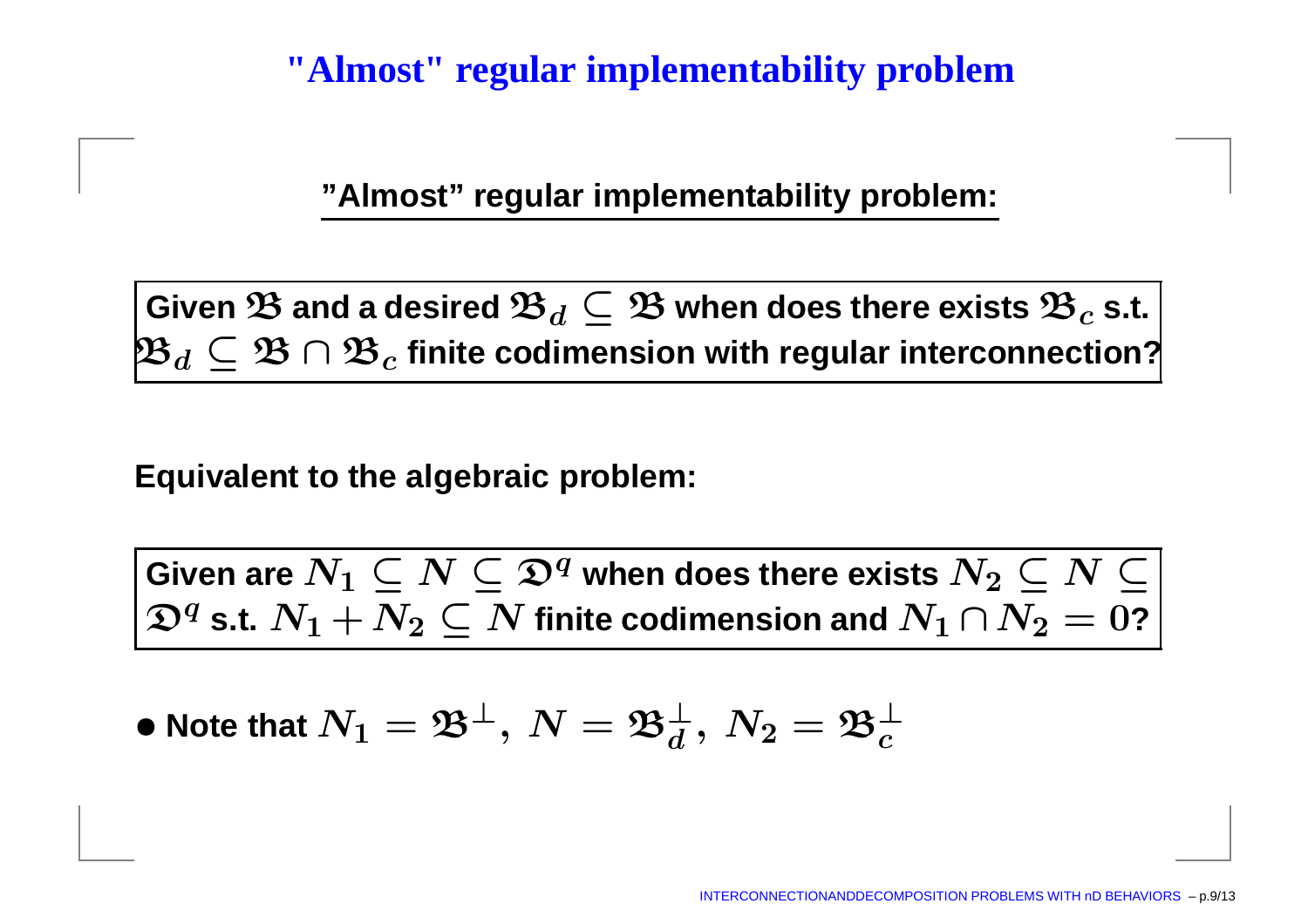**"Almost" direct summand controllable-autonomous decomposition**

**"Almost" direct summand control-aut decomposition problem:**

**Given**B**, is it possible to decompose it as**

 $\mathbf{B}=\mathbf{\mathfrak{B}}_{contr}+\mathbf{\mathfrak{B}}_{aut}$  and  $\mathbf{\mathfrak{B}}_{contr}\cap\mathbf{\mathfrak{B}}_{aut}$  finite dimension

**Equivalent to the algebraic problem:**

Given a  $\mathfrak{D}% _{k}(T_{0})$  -module  $M.$  Let  $M_{t}$  be its torsion part, does there **exists <sup>a</sup>**D**-module**A **such that**

 $M_t+A\subseteq M$  with finite codimension and  $M_t\cap A=0$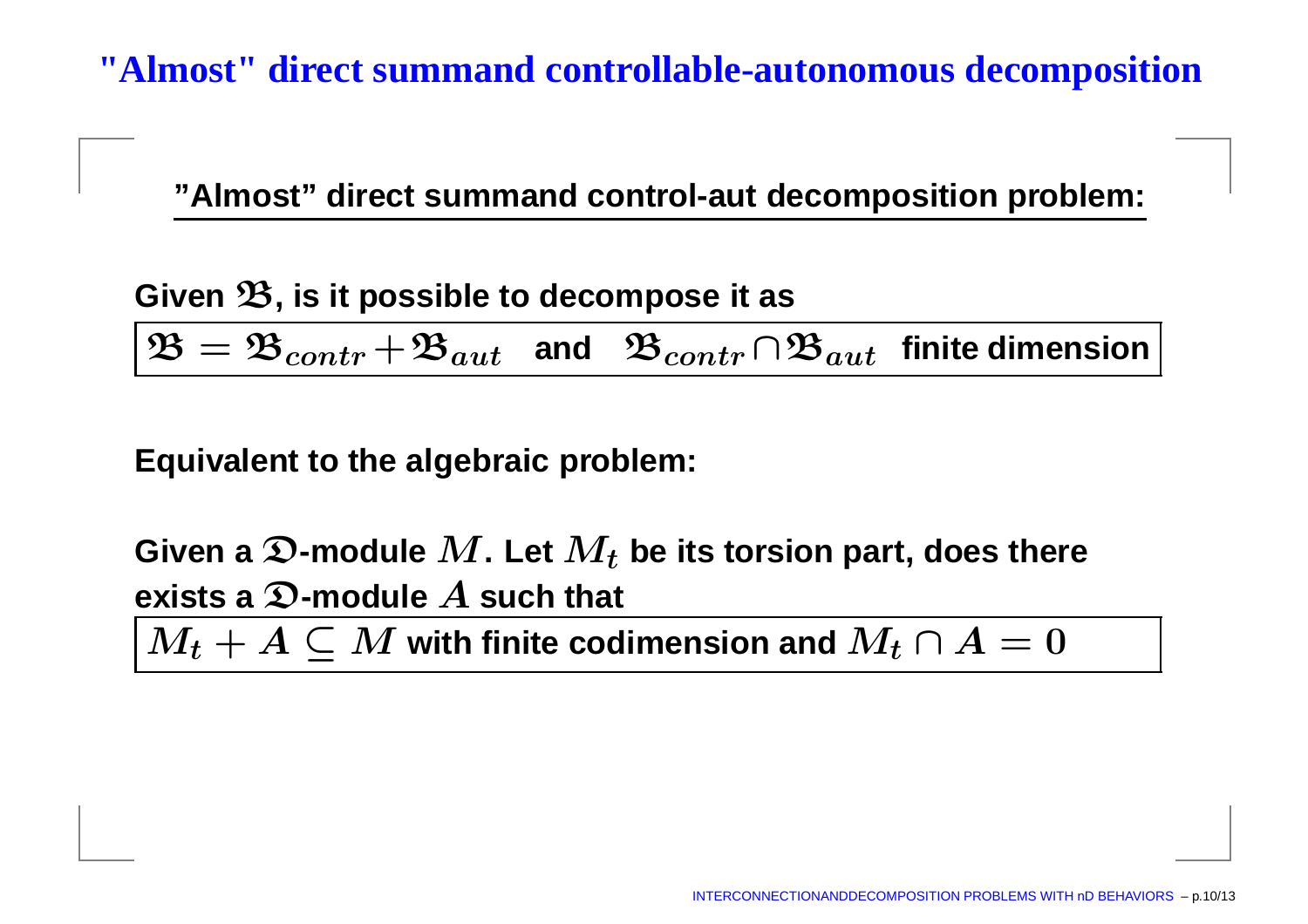## **A useful theorem**

 $\bullet$  From now on take  $\mathfrak{D} = \mathbb{R}[\xi_1, \xi_2]$ .

Theorem: Let  $\bm{M}$  $\bm{M}$  be a finitely generated  $\bm{\mathfrak{D}}$ -module with no torsion.<br>Ists a free  $\bm{\mathfrak{D}}$ -module  $\bm{M}^+$  such that  $\bm{M}\subseteq \bm{M}^+$  and  $\bm{M}$  there exists a free  $\bm{\mathfrak{D}}$ -module  $\bm{M}^+$  such that  $\bm{M} \subseteq \bm{M}^+$  and  $\bm{M}^+$  / $\bm{M}$  has finite dimension.  $\boldsymbol{M^+}/\boldsymbol{M}$  has finite dimension.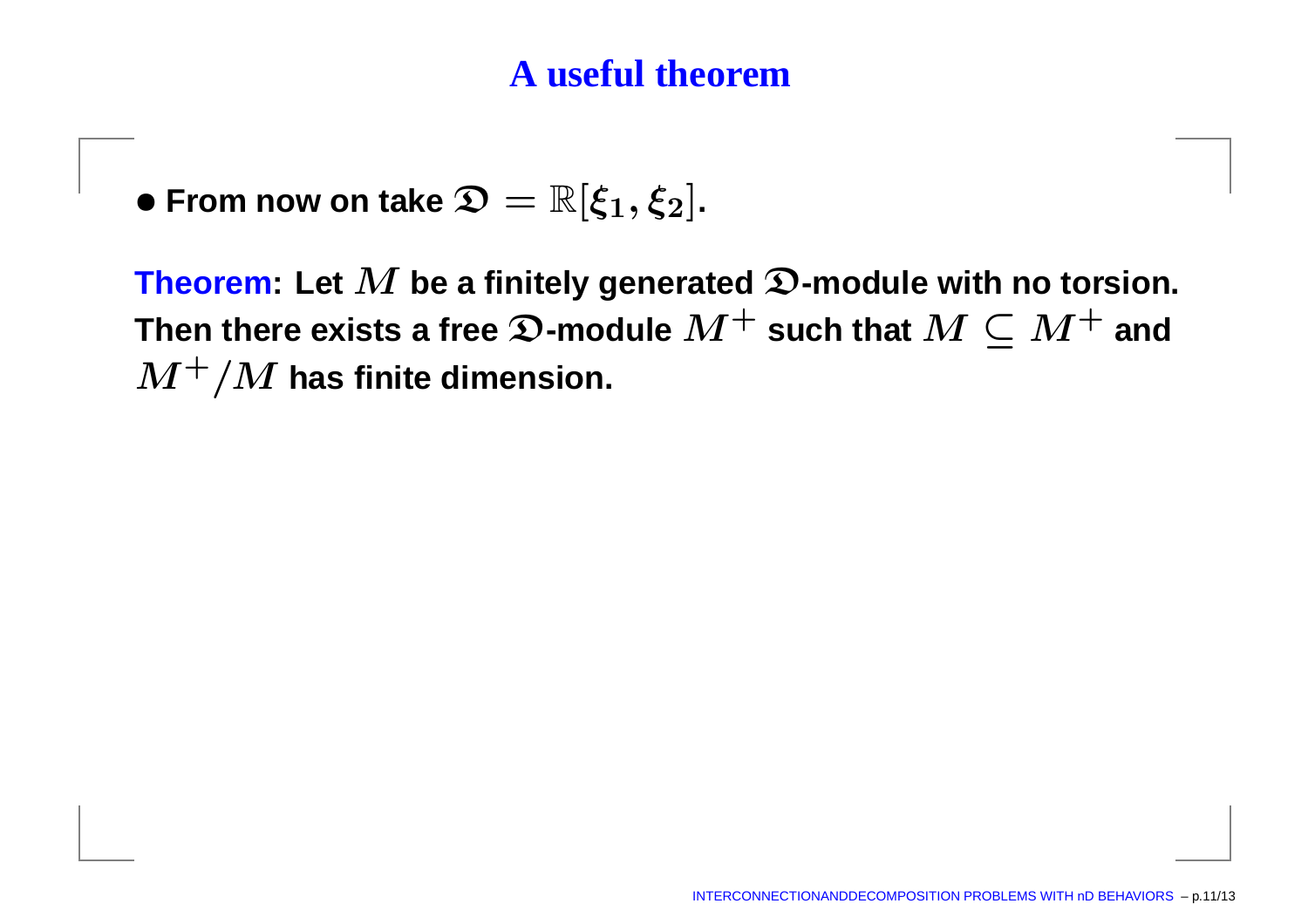## **A useful theorem**

 $\bullet$  From now on take  $\mathfrak{D} = \mathbb{R}[\xi_1, \xi_2]$ .

 **Theorem:** Let  $M$  be a finitely generated  $\mathfrak{D}\text{-}\mathbf{mod}$ ule with no torsion.<br>Then there exists a free  $\mathfrak{D}\text{-}\mathbf{mod}$ ule  $M^+$  such that  $M\subset M^+$  and  $\bm{M}$  there exists a free  $\bm{\mathfrak{D}}$ -module  $\bm{M}^+$  such that  $\bm{M} \subseteq \bm{M}^+$  and  $\bm{M}^+$  / $\bm{M}$  has finite dimension.  $\boldsymbol{M^+}/\boldsymbol{M}$  has finite dimension.

 $\textbf{Corollary:}$  Given a controllable  $2D$  behavior  $\mathfrak{B}\subseteq\mathcal{A}^q$  there exists **a** strongly controllable sub-behavior  $\mathfrak{B}'\subseteq \mathfrak{B}$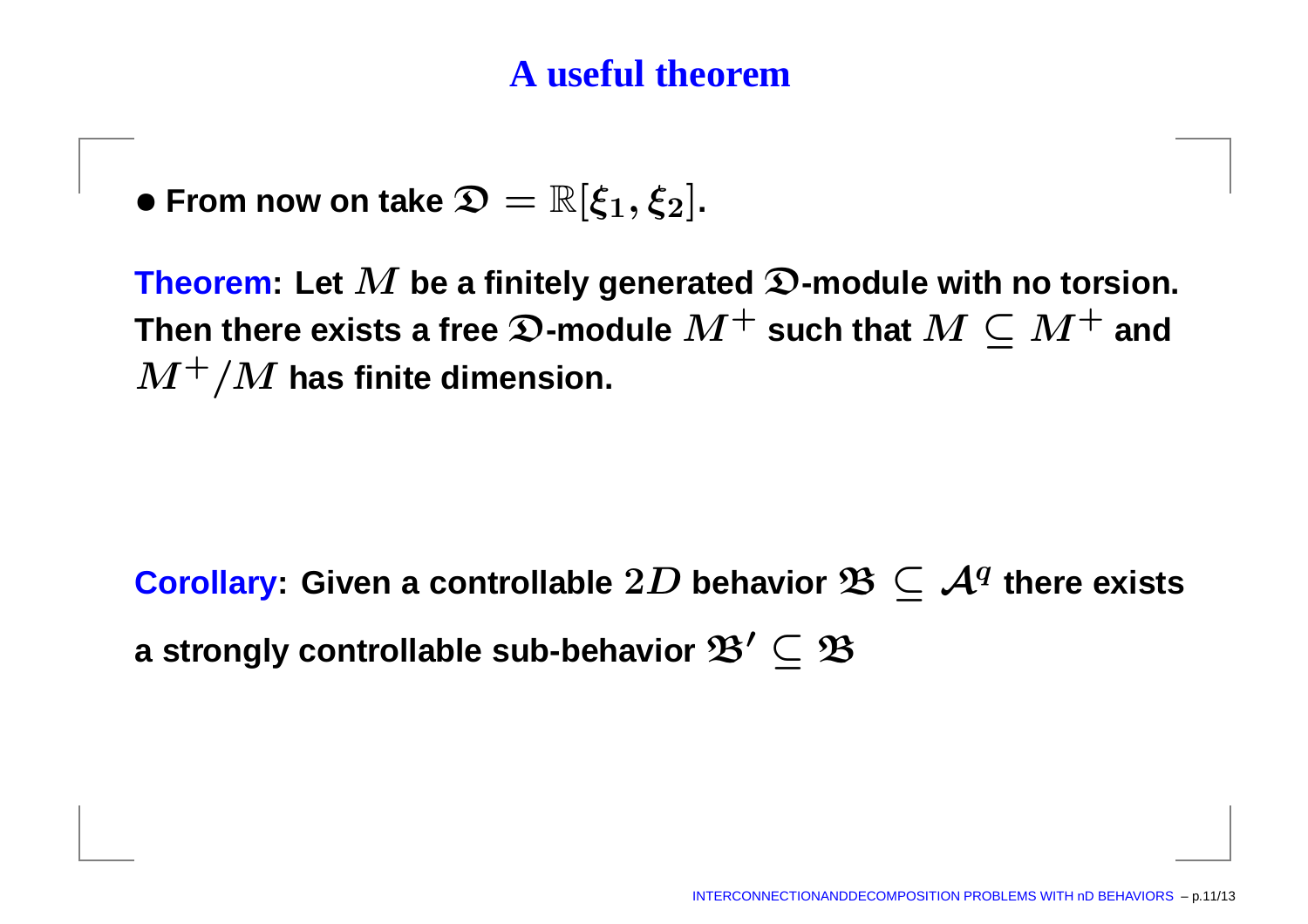**Solution to the "almost" regular implementability problem**

 $\mathbf{G}$ iven  $\mathbf{\mathfrak{B}}$  and a desired  $\mathbf{\mathfrak{B}}_d \ \subseteq \ \mathbf{\mathfrak{B}}$  there exists  $\mathbf{\mathfrak{B}}_c$ <br> $\mathbf{\mathfrak{R}}_d \subset \mathbf{\mathfrak{R}} \cap \mathbf{\mathfrak{R}}_c$  finite codimension with reqular interconnect  $\mathfrak{B}_d\subseteq\mathfrak{B}\cap\mathfrak{B}_c$  finite codimension with regular intercor **s.t. finite codimension with regular interconnection**  $\hat{\Downarrow}$  $\mathbf{G}$ iven are  $N_1\subseteq N\subseteq\mathfrak{D}^q$  there exists  $N_2\subseteq N\subseteq\mathfrak{D}^q$  s.t.  $J_{\boldsymbol{\alpha}}\subset\boldsymbol{N}$  finite co  $N_1 \cap N_2$  —  $N_1+N_2\subseteq N$  finite codimension and  $N_1\cap N_2=0$  $\hat{\Downarrow}$  $\mathbf{G}$ iven are  $N_1 \subseteq N \subseteq \mathfrak{D}^q$ , take  $N_2 \subseteq N_2^+$  $\subset$   $\mathbf{N}$ <sup>+</sup>  $\mathbf{G}_{\text{rel}}$  $N\subseteq N^+$  finite codimension then  $N^+_1$ 2 $\mathbf{a}^{\!\top}_{\mathbf{a}}$  finite codimension of  $N^+$ 1 $\boldsymbol{\mathrm{d}}$ <sup>T</sup> is direct summand

- $\bullet$  Remember that  $N_1=\mathfrak{B}^{\perp}, \ N=\mathfrak{B}^{\perp}_d$ d
- **Direct summands can be computed!!**